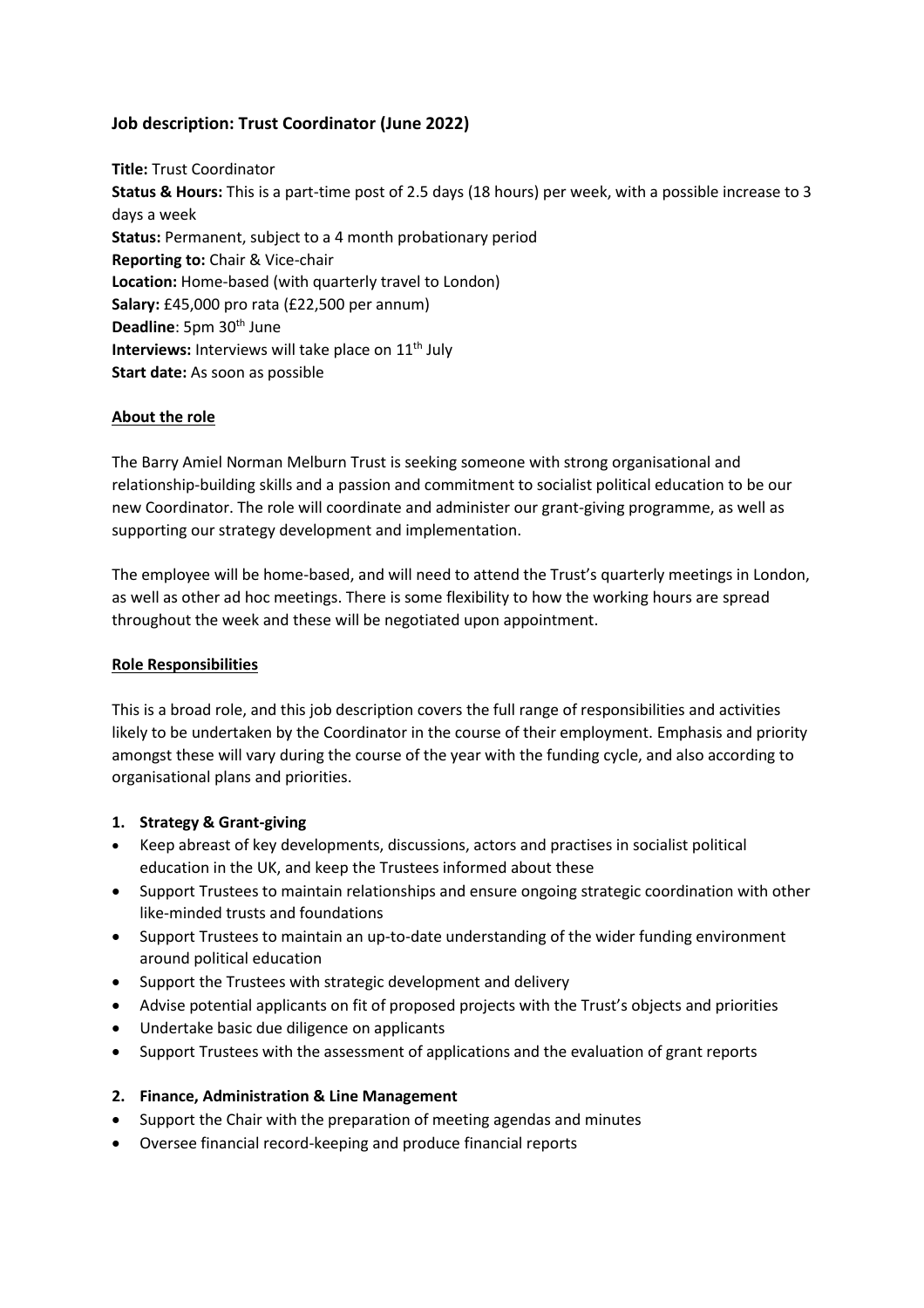- Help Trustees ensure the organisation is fully compliant with statutory requirements, including ensuring Trustees are kept informed about key developments in respect of these
- Support the Treasurer and Finance Committee to prepare annual budgets
- Manage the Trust's banking processes, including payroll and grant payments
- Keep the Trust's internal records up-to-date, including applications and reports
- Manage any freelance consultants or volunteers

## **3. Communications, Archiving & IT**

- Manage correspondence and communications with applicants and grantees
- Support the development of the Trust's website and ensure it is kept up-to-date
- Develop and maintain the digital archive of the Trust's grants and their outcomes
- Help the Trustees to expand and promote the Trust's own digital archive
- Manage the Trust's internal IT, including SharePoint and internal communications
- Help raise the profile of Trust to relevant audiences

## **4. Events**

• Organise trust events, including the annual weekend-long residential school, the annual lecture, and occasional networking opportunities for Trust's research fellows, residential school attendees, and grantees

## **Person Specification**

#### ESSENTIAL

- Demonstrable passion for and commitment to advancing the Trust's objectives
- At least three years' experience of a coordination and/or leadership role in a group or organisation (paid or voluntary). This doesn't necessarily have to be a formal, appointed role. It could include playing an informal or shared leadership role in a grassroots or campaign group. We want to know that you have experience of taking responsibility for helping a group to work effectively together, and developing and managing the systems and processes to make that happen.
- An understanding of the ecosystem of actors involved in socialist political education in the UK
- Experience of developing and maintaining relationships with individuals, groups and organisations from diverse backgrounds
- Excellent written and verbal communication skills
- Excellent organisational and project management skills, including experience of devising and managing budgets
- Proven ability to prioritise effectively, manage a busy workload and drive forward projects with limited supervision
- Competent user of Microsoft Office
- A flexible approach, including willingness to work occasional evenings and weekends

#### DESIRABLE

- Experience of overseeing the website and social media accounts of an organisation, campaign or activist group
- Experience of strategy development and delivery in the context of a group or organisation with a social change purpose (paid or voluntary)
- Experience of managing staff, consultants, or volunteers
- Experience of managing day to day finances of a group or organisation